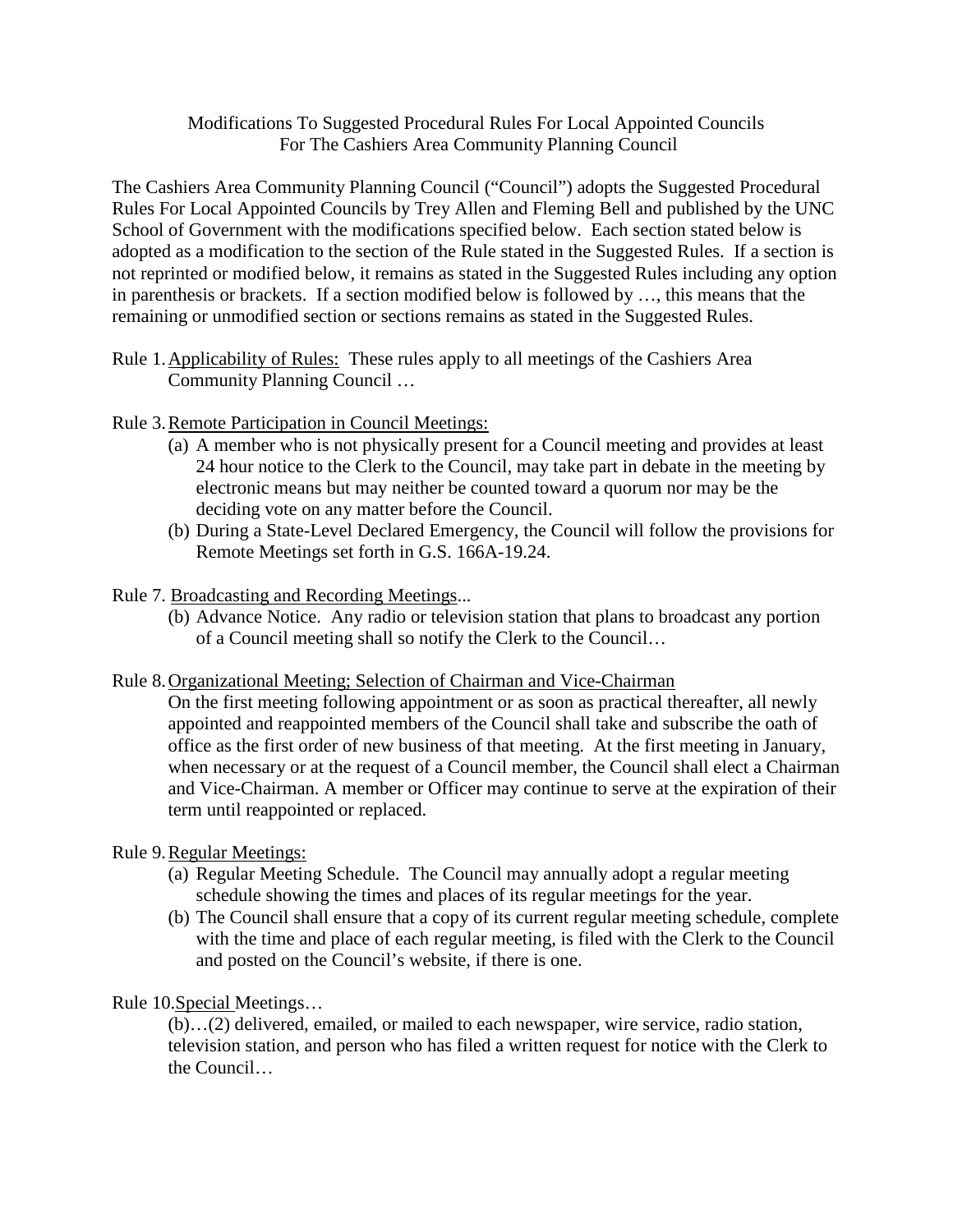Rule 13. Agenda

- (a) Draft Agenda
	- (1) Preparation. The Council's Clerk shall prepare a draft agenda for each meeting of the Council.
	- (2) Requesting placement of items on draft agenda. …Members shall submit their request to the Clerk…
	- (3) Supplemental information/materials. … The Council's Clerk shall prepare an agenda packet…

# Rule 15. Agenda Items from Members of the Public

If a member of the public wishes to request that the Council include an item on its regular meeting agenda, the individual shall submit the request in writing to the Council's Clerk…

- Rule 16. Order of Business. Items shall be placed on a regular meeting agenda according to the order of business. The usual order of business for each regular meeting shall be as follows:
	- a. Call to Order and Quorum Check
	- b. Approval of the Agenda
	- c. Approval of Previous Minutes
	- d. Public Comments
	- e. New Business
	- f. Old Business
	- g. Adjournment

Rule17. The Chairman …

(b) Voting by the Chairman. The Chairman has the same duty to vote as other members, though in no event may the Chairman break a tie on a motion on which he or she has already voted….

# Rule 18. Presiding Officer in the Chairman's Absence

If the Chairman is absent, the Vice-Chairman shall preside…

Rule 19. When the Presiding Officer is Active in Debate. If the Chairman becomes active in debate on a particular proposal, the Chairman may have the Vice-Chairman preside during the Council's consideration of the matter. If the Vice-Chairman is absent or is also actively debating the matter, the Chairman may designate another member to preside over the debate.

Rule 20. Action by the Council:

Except as otherwise provided in Rules 28,30 and 33, the Council shall act by motion. Any member may make a motion.